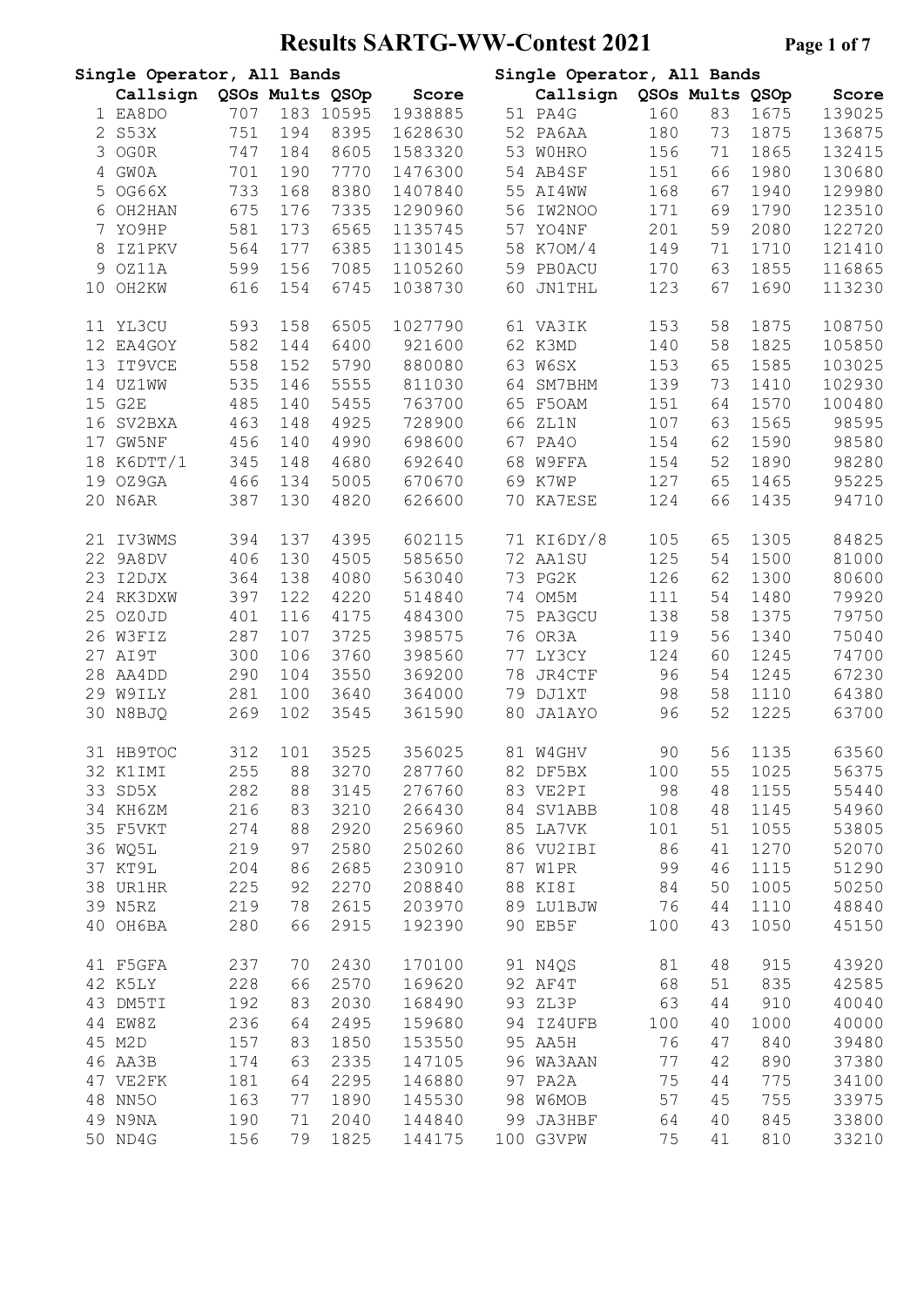# **Results SARTG-WW-Contest 2021 Page 2 of 7**

|     | Single Operator, All Bands |    |    |     |       |    | Single Operator, All Bands, Low Power |     |                 |      |        |
|-----|----------------------------|----|----|-----|-------|----|---------------------------------------|-----|-----------------|------|--------|
|     | Callsign QSOs Mults QSOp   |    |    |     | Score |    | Callsign                              |     | QSOs Mults QSOp |      | Score  |
|     | 101 WV4P                   | 68 | 41 | 785 | 32185 |    | 1 ON5GQ                               | 469 | 147             | 5395 | 793065 |
| 102 | WBOWIV                     | 61 | 43 | 725 | 31175 |    | 2 LZ3QE                               | 557 | 133             | 5895 | 784035 |
|     | 103 SO5E                   | 74 | 35 | 735 | 25725 |    | 3 UT5EPP                              | 503 | 146             | 5165 | 754090 |
|     | 104 K3UL                   | 64 | 29 | 850 | 24650 | 4  | IW2MXY                                | 436 | 147             | 4585 | 673995 |
|     | 105 RUOLL                  | 67 | 29 | 840 | 24360 |    | 5 LY2PAD                              | 437 | 128             | 4595 | 588160 |
|     | 106 LT1D                   | 46 | 35 | 680 | 23800 |    | 6 F4DSK                               | 349 | 150             | 3910 | 586500 |
|     |                            |    |    |     |       |    |                                       |     |                 |      |        |
|     | 107 SV2KF                  | 61 | 37 | 615 | 22755 | 7  | S51I                                  | 371 | 133             | 3945 | 524685 |
|     | 108 ES30ES                 | 65 | 32 | 655 | 20960 | 8  | IW1PNJ                                | 384 | 131             | 3975 | 520725 |
|     | 109 PE2K                   | 58 | 35 | 595 | 20825 | 9  | DJ4MH                                 | 319 | 134             | 3440 | 460960 |
|     | 110 PA3FHI                 | 59 | 35 | 580 | 20300 | 10 | SE4E                                  | 367 | 117             | 3850 | 450450 |
|     | 111 G8GNI                  | 50 | 35 | 520 | 18200 |    | 11 EA7EU                              | 353 | 106             | 3905 | 413930 |
|     | 112 DU1/N6HPX              | 39 | 28 | 550 | 15400 |    | 12 SP3EMA                             | 339 | 114             | 3520 | 401280 |
|     | 113 JA2HYD                 | 40 | 26 | 585 | 15210 |    | 13 PD2PKM                             | 386 | 92              | 4275 | 393300 |
|     | 114 N7GCO                  | 45 | 29 | 515 | 14935 |    | 14 RM5F                               | 347 | 109             | 3515 | 383135 |
|     | 115 DL4HCF                 | 53 | 27 | 535 | 14445 |    | 15 DL5KUD                             | 295 | 122             | 3100 | 378200 |
|     | 116 G8UBJ                  | 41 | 33 | 425 | 14025 |    | 16 DJ10J                              | 302 | 115             | 3115 | 358225 |
| 117 | W5AP/0                     | 44 | 26 | 510 | 13260 |    | 17 GOHDV                              | 326 | 103             | 3305 | 340415 |
|     | 118 PA60                   | 50 | 24 | 530 | 12720 | 18 | <b>SP3LGF</b>                         | 284 | 107             | 3030 | 324210 |
| 119 | JH2BTM                     | 36 | 26 | 470 | 12220 |    | 19 GOFGI                              | 269 | 112             | 2845 | 318640 |
| 120 | ZL2AYZ                     | 31 | 29 | 420 | 12180 | 20 | LZ7K                                  | 261 | 102             | 2720 | 277440 |
| 121 | <b>JA1BWA</b>              | 32 | 23 | 460 | 10580 |    | 21 LX1ER                              | 234 | 103             | 2555 | 263165 |
|     | 122 IOWBX                  | 43 | 21 | 495 | 10395 |    | 22 OH2LU                              | 270 | 92              | 2810 | 258520 |
|     | 123 RAOACM                 | 31 | 23 | 420 | 9660  |    | 23 OK5TX                              | 248 | 100             | 2565 | 256500 |
|     | 124 SV1QN                  | 28 | 24 | 300 | 7200  |    | 24 OM2BK                              | 234 | 101             | 2500 | 252500 |
|     | 125 R2ATC                  | 34 | 19 | 345 | 6555  |    | 25 I2XLF                              | 272 | 85              | 2875 | 244375 |
|     | 126 WB2NFL                 | 19 | 20 | 265 | 5300  |    | 26 YO3VU                              | 247 | 90              | 2640 | 237600 |
|     | 127 PY2KJ                  | 22 | 16 | 325 | 5200  |    | 27 YO6HSU                             | 259 | 86              | 2720 | 233920 |
|     |                            |    |    |     |       |    |                                       |     |                 |      |        |
|     | 128 DK3AX                  | 24 | 19 | 265 | 5035  |    | 28 UX7QV                              | 263 | 85              | 2605 | 221425 |
|     | 129 NOVT                   | 18 | 17 | 255 | 4335  |    | 29 PA2JCB                             | 248 | 84              | 2600 | 218400 |
| 130 | <b>JA0BZY</b>              | 19 | 14 | 285 | 3990  | 30 | ON3CQ                                 | 265 | 78              | 2750 | 214500 |
|     | 131 GMODYU                 | 23 | 15 | 240 | 3600  |    | 31 SQ6ELK                             | 230 | 89              | 2400 | 213600 |
|     | 132 YC2KJC                 | 17 | 15 | 215 | 3225  |    | 32 DD7UW                              | 219 | 96              | 2220 | 213120 |
|     | 133 JH1KPT                 | 13 | 13 | 160 | 2080  |    | 33 EA5HYJ                             | 250 | 82              | 2555 | 209510 |
|     | 134 W8JWN                  | 5  | 6  | 70  | 420   |    | 34 EA3HCJ                             | 237 | 85              | 2455 | 208675 |
|     |                            |    |    |     |       |    | 35 OK2LC                              | 220 | 88              | 2340 | 205920 |
|     |                            |    |    |     |       |    | 36 EW6DM                              | 233 | 84              | 2365 | 198660 |
|     |                            |    |    |     |       |    | 37 PA2TA                              | 201 | 93              | 2055 | 191115 |
|     |                            |    |    |     |       |    | 38 ON4CT                              | 188 | 92              | 2035 | 187220 |
|     |                            |    |    |     |       |    | 39 OS6AT                              | 211 | 82              | 2225 | 182450 |
|     |                            |    |    |     |       |    | 40 EA4BAS/P                           | 203 | 82              | 2075 | 170150 |
|     |                            |    |    |     |       |    |                                       |     |                 |      |        |
|     |                            |    |    |     |       |    | 41 YO2IS                              | 232 | 71              | 2345 | 166495 |
|     |                            |    |    |     |       |    | 42 IK5FKF                             | 196 | 81              | 2030 | 164430 |
|     |                            |    |    |     |       |    | 43 OH1SIC                             | 211 | 75              | 2140 | 160500 |
|     |                            |    |    |     |       |    | 44 UR7EC                              | 190 | 76              | 2005 | 152380 |
|     |                            |    |    |     |       |    | 45 DL5ARM                             | 189 | 78              | 1945 | 151710 |
|     |                            |    |    |     |       |    | 46 IK2OVT                             | 165 | 80              | 1790 | 143200 |
|     |                            |    |    |     |       |    | 47 IOGIA                              | 175 | 78              | 1830 | 142740 |
|     |                            |    |    |     |       |    | 48 OM7AG                              | 175 | 74              | 1795 | 132830 |
|     |                            |    |    |     |       |    | 49 9A2BW                              | 198 | 66              | 1995 | 131670 |
|     |                            |    |    |     |       |    | 50 SP4LVK                             | 173 | 70              | 1830 | 128100 |
|     |                            |    |    |     |       |    |                                       |     |                 |      |        |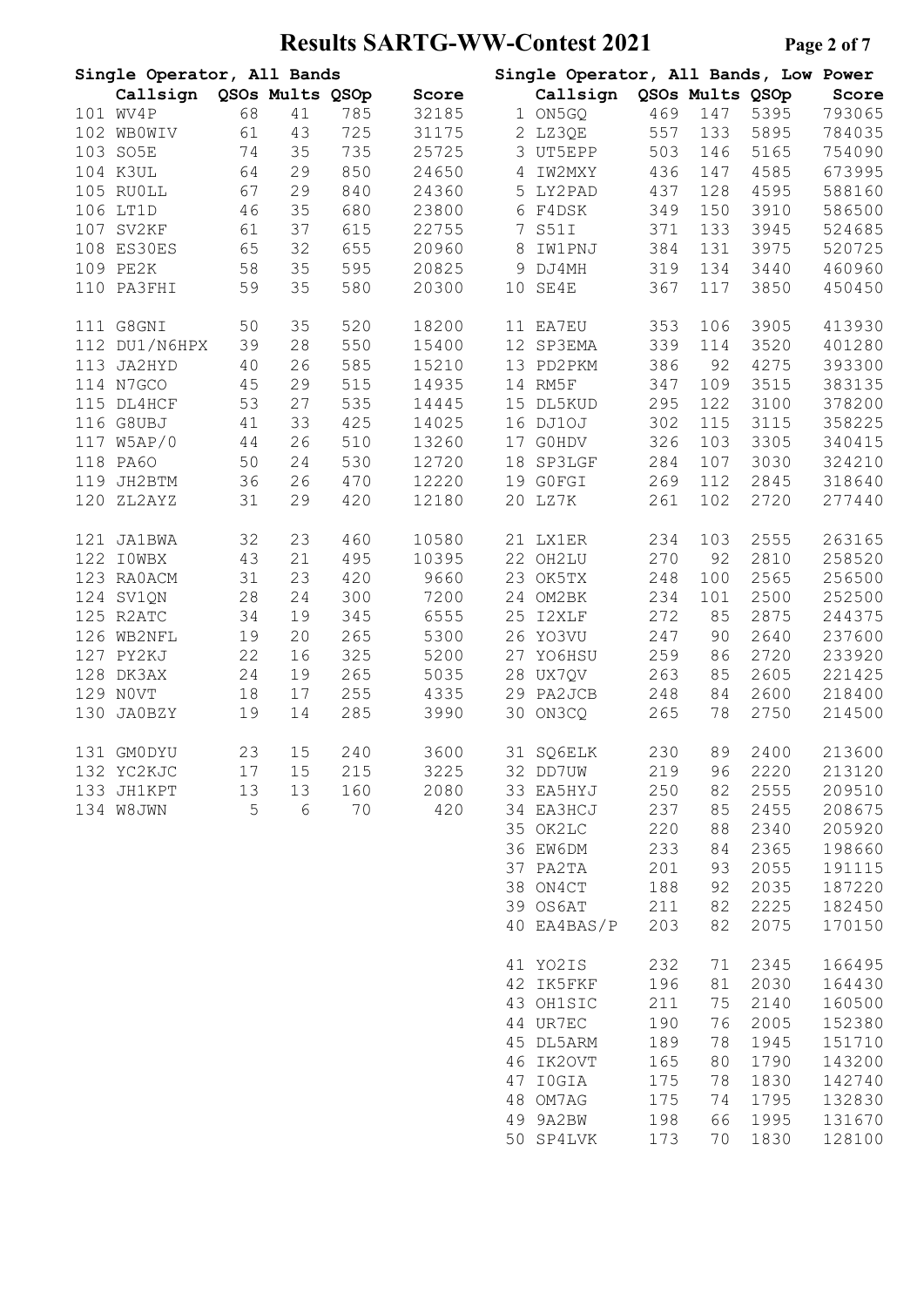# **Results SARTG-WW-Contest 2021 Page 3 of 7**

|    | Single Operator, All Bands, Low Power |     |                 |      |        |     | Single Operator, All Bands, Low Power |                 |    |      |       |
|----|---------------------------------------|-----|-----------------|------|--------|-----|---------------------------------------|-----------------|----|------|-------|
|    | Callsign                              |     | QSOs Mults QSOp |      | Score  |     | Callsign                              | QSOs Mults QSOp |    |      | Score |
|    | 51 AI60/0                             | 156 | 65              | 1915 | 124475 |     | 101 SV7CUD                            | 110             | 52 | 1140 | 59280 |
|    | 52 PE1FTV                             | 160 | 74              | 1655 | 122470 |     | 102 EI3GRB                            | 111             | 49 | 1195 | 58555 |
| 53 | S56A                                  | 128 | 89              | 1370 | 121930 |     | 103 F6GCI                             | 106             | 53 | 1100 | 58300 |
|    | 54 CT1BXT                             | 162 | 67              | 1795 | 120265 |     | 104 IK4QJF                            | 95              | 59 | 980  | 57820 |
|    | 55 KG4IGC                             | 148 | 71              | 1620 | 115020 |     | 105 UT1AM                             | 95              | 59 | 945  | 55755 |
|    | 56 DL1EAL                             | 149 | 74              | 1525 | 112850 |     | 106 AC20C                             | 91              | 51 | 1090 | 55590 |
| 57 | HB9TZU                                | 152 | 71              | 1580 | 112180 |     | 107 G8VPE                             | 88              | 59 | 940  | 55460 |
| 58 | K8RGI                                 | 125 | 71              | 1520 | 107920 |     | 108 WB5VQX                            | 92              | 51 | 1075 | 54825 |
| 59 | 3Z9W                                  | 156 | 66              | 1615 | 106590 |     | 109 RN1AO                             | 120             | 45 | 1200 | 54000 |
| 60 | RU2F                                  |     | 55              | 1920 | 105600 |     | 110 OK1HBP                            |                 | 50 | 1075 | 53750 |
|    |                                       | 182 |                 |      |        |     |                                       | 106             |    |      |       |
|    | 61 PA0GJV                             | 158 | 62              | 1690 | 104780 |     | 111 YT3H                              | 110             | 46 | 1165 | 53590 |
|    | 62 DL6SFR                             | 147 | 70              | 1485 | 103950 |     | 112 PDOME                             | 109             | 47 | 1090 | 51230 |
| 63 | PA3DUU                                | 152 | 65              | 1585 | 103025 |     | 113 G4IDF                             | 96              | 52 | 985  | 51220 |
|    | 64 AA5AU                              | 122 | 73              | 1405 | 102565 |     | 114 PA4GDR                            | 105             | 48 | 1065 | 51120 |
|    | 65 DL9NCR                             | 141 | 70              | 1465 | 102550 |     | 115 PAOALG                            | 101             | 47 | 1050 | 49350 |
|    | 66 YO2LXW                             | 151 | 67              | 1530 | 102510 |     | 116 SE6K                              | 100             | 49 | 995  | 48755 |
| 67 | YO4DG                                 | 149 | 66              | 1545 | 101970 |     | 117 DQ9Y                              | 91              | 48 | 1005 | 48240 |
| 68 | YC8MJG                                | 124 | 59              | 1695 | 100005 |     | 118 PA3EVY                            | 77              | 56 | 860  | 48160 |
|    | 69 UA9D                               | 134 | 48              | 1990 | 95520  |     | 119 WA2QAU                            | 72              | 52 | 925  | 48100 |
| 70 | 4M1W                                  | 102 | 63              | 1515 | 95445  |     | 120 G4TCI                             | 96              | 47 | 1005 | 47235 |
|    |                                       |     |                 |      |        |     |                                       |                 |    |      |       |
|    | 71 G3XTZ                              | 128 | 60              | 1400 | 84000  |     | 121 OK2VIR                            | 89              | 51 | 900  | 45900 |
| 72 | DL5SDN                                | 123 | 63              | 1315 | 82845  |     | 122 PC1PM                             | 110             | 41 | 1115 | 45715 |
| 73 | W2ECK                                 | 102 | 64              | 1290 | 82560  |     | 123 PA3EPO                            | 100             | 46 | 990  | 45540 |
|    | 74 PD0WVB                             | 151 | 53              | 1530 | 81090  |     | 124 4X1ST                             | 70              | 43 | 1040 | 44720 |
| 75 | LA9RY                                 | 127 | 60              | 1335 | 80100  |     | 125 KC2WUF                            | 79              | 48 | 915  | 43920 |
|    | 76 K8ARY                              | 97  | 63              | 1260 | 79380  |     | 126 RA9SSM                            | 85              | 34 | 1275 | 43350 |
| 77 | 7N2UQC                                | 105 | 60              | 1275 | 76500  |     | 127 OH8KA                             | 86              | 46 | 880  | 40480 |
| 78 | K9CW                                  | 109 | 54              | 1405 | 75870  |     | 128 KD5ILA                            | 104             | 37 | 1075 | 39775 |
| 79 | OZ1QX                                 | 123 | 58              | 1295 | 75110  |     | 129 DL1HUH                            | 84              | 44 | 900  | 39600 |
| 80 | I2BZN                                 | 123 | 61              | 1230 | 75030  | 130 | <b>IW1CBG</b>                         | 92              | 42 | 935  | 39270 |
|    | 81 DK7TY                              | 123 | 60              | 1235 | 74100  |     | 131 LA2HFA                            | 84              | 46 | 850  | 39100 |
|    |                                       |     |                 |      |        |     |                                       |                 |    |      | 38590 |
|    | 82 PA2DK                              | 110 | 66              | 1095 | 72270  |     | 132 EA5ICS                            | 113             | 34 | 1135 |       |
|    | 83 K4GM                               | 96  | 61              | 1175 | 71675  |     | 133 PD0JMH                            | 101             | 38 | 1015 | 38570 |
|    | 84 G3RXP                              | 105 | 61              | 1140 | 69540  |     | 134 SM5DXR                            | 83              | 44 | 855  | 37620 |
|    | 85 PD1RP                              | 103 | 60              | 1135 | 68100  |     | 135 LB6VI                             | 90              | 40 | 920  | 36800 |
|    | 86 LA3WAA                             | 100 | 56              | 1200 | 67200  |     | 136 SP2HHX                            | 82              | 43 | 850  | 36550 |
| 87 | PDOMHZ                                | 135 | 49              | 1370 | 67130  |     | 137 IK8UND                            | 95              | 36 | 960  | 34560 |
|    | 88 WB2COY                             | 95  | 56              | 1185 | 66360  |     | 138 K2YG                              | 65              | 40 | 850  | 34000 |
|    | 89 PAOCMF                             | 125 | 54              | 1215 | 65610  |     | 139 PE1LZZ                            | 80              | 40 | 830  | 33200 |
| 90 | IK2AUK                                | 108 | 59              | 1095 | 64605  |     | 140 DL9PN                             | 83              | 39 | 850  | 33150 |
|    | 91 KP2BH                              | 93  | 54              | 1190 | 64260  |     | 141 PA2VS                             | 77              | 41 | 775  | 31775 |
|    | 92 PC2F                               | 101 | 61              | 1025 | 62525  |     | 142 YC8MKA                            | 67              | 35 | 890  | 31150 |
|    | 93 НВ9НQХ                             | 122 | 50              | 1240 | 62000  |     | 143 DL9FB                             | 73              | 42 | 735  | 30870 |
|    |                                       |     |                 |      |        |     |                                       |                 |    |      |       |
|    | 94 WB5BHS                             | 125 | 48              | 1290 | 61920  |     | 144 YL2KF                             | 76              | 38 | 805  | 30590 |
|    | 95 DJ4WM                              | 111 | 57              | 1085 | 61845  |     | 145 PV8AAS                            | 51              | 40 | 750  | 30000 |
|    | 96 LA2XNA                             | 117 | 48              | 1275 | 61200  |     | 146 SP9DLY                            | 77              | 38 | 785  | 29830 |
| 97 | EA3IAZ                                | 125 | 49              | 1245 | 61005  |     | 147 RU8W                              | 64              | 31 | 950  | 29450 |
| 98 | DJ3GE                                 | 105 | 56              | 1085 | 60760  |     | 148 JH1BHW                            | 60              | 38 | 765  | 29070 |
|    | 99 K2AL                               | 84  | 57              | 1050 | 59850  |     | 149 PA3ADU                            | 65              | 39 | 735  | 28665 |
|    | 100 XE2B                              | 106 | 50              | 1195 | 59750  |     | 150 PD3EM                             | 78              | 36 | 780  | 28080 |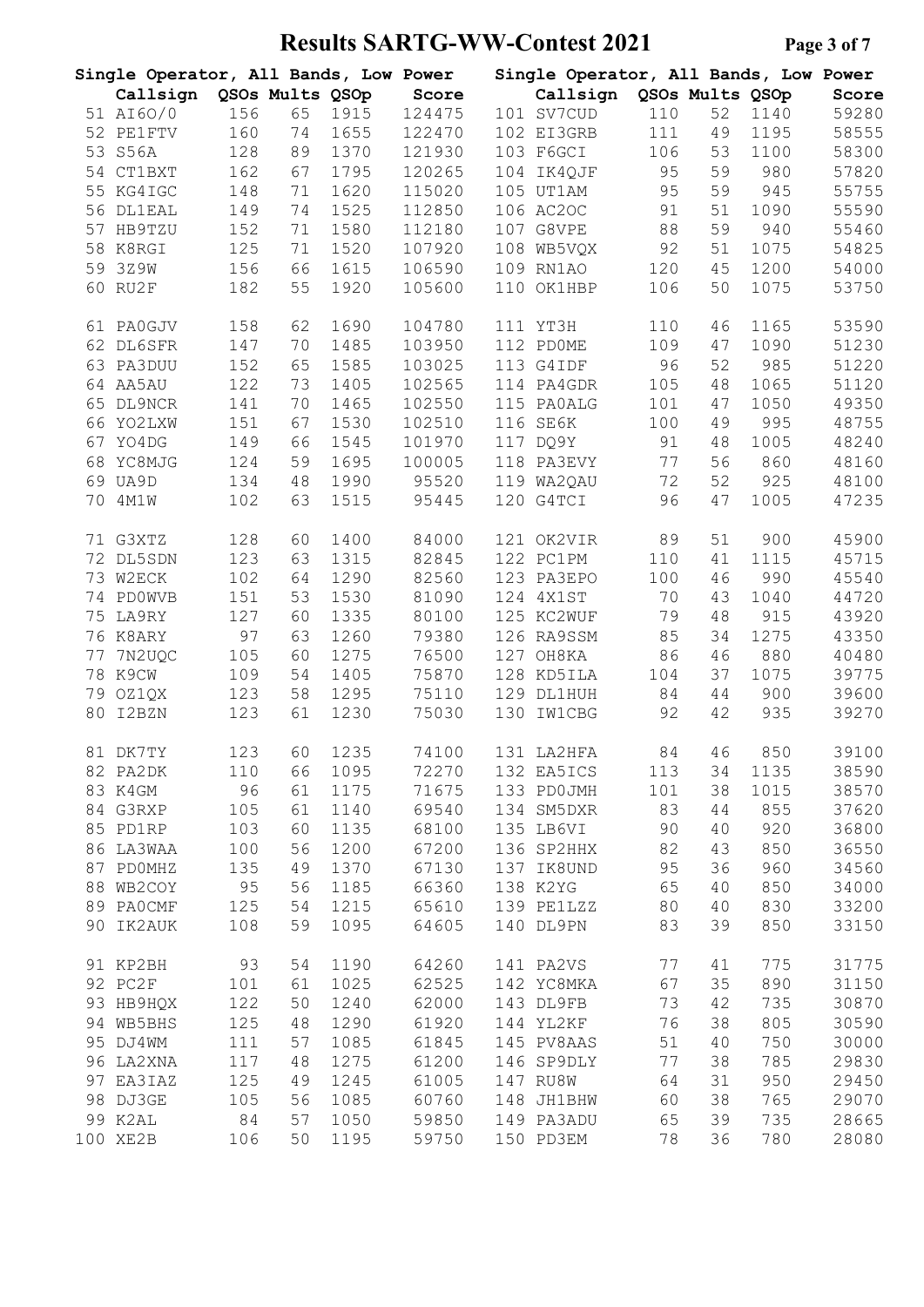# **Results SARTG-WW-Contest 2021 Page 4 of 7**

|     | Single Operator, All Bands, Low Power |    |                 |     |       |     | Single Operator, All Bands, Low Power |    |                 |     |       |
|-----|---------------------------------------|----|-----------------|-----|-------|-----|---------------------------------------|----|-----------------|-----|-------|
|     | Callsign                              |    | QSOs Mults QSOp |     | Score |     | Callsign                              |    | QSOs Mults QSOp |     | Score |
|     | 151 PAOPIW                            | 76 | 36              | 770 | 27720 |     | 201 YO4SI                             | 32 | 28              | 360 | 10080 |
|     | 152 K7TQ                              | 83 | 29              | 945 | 27405 |     | 202 JE4MHL                            | 28 | 26              | 385 | 10010 |
|     | 153 S57SWR                            | 70 | 40              | 680 | 27200 |     | 202 WA9LKZ                            | 34 | 26              | 385 | 10010 |
|     | 154 EW4R                              | 67 | 36              | 690 | 24840 |     | 204 OE5FDM                            | 33 | 28              | 355 | 9940  |
|     | 155 WAOEJX                            | 72 | 33              | 750 | 24750 |     | 205 EA3CFV                            | 35 | 27              | 365 | 9855  |
| 156 | IN3OWY                                | 74 | 35              | 685 | 23975 |     | 206 DL1OT                             | 39 | 23              | 410 | 9430  |
|     | 157 PE1CPJ                            | 74 | 33              | 725 | 23925 |     | 207 4D3X                              | 44 | 14              | 645 | 9030  |
|     |                                       |    |                 |     |       |     | 208 VE3TM                             |    |                 |     | 8740  |
|     | 158 DV3TSJ                            | 60 | 28              | 835 | 23380 |     |                                       | 32 | 23              | 380 |       |
|     | 159 US5LOC                            | 56 | 41              | 565 | 23165 |     | 209 DG0KS                             | 36 | 24              | 360 | 8640  |
|     | 160 DL7TG                             | 71 | 33              | 695 | 22935 |     | 210 OH5VT                             | 35 | 24              | 350 | 8400  |
|     | 161 KP4JFR                            | 43 | 39              | 580 | 22620 |     | 211 JA1IZ                             | 27 | 24              | 345 | 8280  |
|     | 162 SN5WD                             | 65 | 35              | 645 | 22575 |     | 212 JH3WKE                            | 30 | 21              | 385 | 8085  |
|     | 163 EC1DD                             | 55 | 36              | 625 | 22500 |     | 213 DL4ME                             | 36 | 22              | 365 | 8030  |
|     | 164 EW8G                              | 63 | 35              | 640 | 22400 |     | 214 NF1T/4                            | 27 | 23              | 340 | 7820  |
|     | 165 RT6N                              | 73 | 30              | 745 | 22350 |     | 215 KB9DVC                            | 31 | 22              | 350 | 7700  |
| 166 | <b>JA1PCM</b>                         | 56 | 34              | 650 | 22100 | 215 | OM5AST                                | 34 | 22              | 350 | 7700  |
| 167 | MOXKI                                 | 61 | 35              | 630 | 22050 |     | 217 KA2D                              | 34 | 17              | 450 | 7650  |
|     | 168 F4BKT                             | 55 | 39              | 555 | 21645 |     | 218 OH5UQ                             | 31 | 22              | 310 | 6820  |
|     | 169 EA1GT/QRP                         | 60 | 35              | 605 | 21175 | 219 | IK2IKW                                | 34 | 19              | 345 | 6555  |
|     |                                       |    |                 |     |       |     |                                       |    |                 |     |       |
|     | 169 OE7GJ                             | 60 | 35              | 605 | 21175 |     | 220 WK6I                              | 34 | 18              | 340 | 6120  |
|     | 171 DL2AK                             | 61 | 33              | 615 | 20295 |     | 221 DB1KK                             | 28 | 21              | 275 | 5775  |
|     | 172 PA3DBS                            | 58 | 35              | 575 | 20125 |     | 221 DL5MHX                            | 26 | 21              | 275 | 5775  |
|     | 173 RA3V                              | 60 | 34              | 590 | 20060 |     | 223 DK4EF                             | 28 | 20              | 285 | 5700  |
|     | 174 W70M                              | 54 | 32              | 615 | 19680 |     | 223 JROBNF                            | 24 | 19              | 300 | 5700  |
|     | 175 WA4IPU                            | 52 | 33              | 590 | 19470 |     | 225 UR4CU                             | 27 | 20              | 280 | 5600  |
| 176 | SV9RNG                                | 70 | 27              | 710 | 19170 |     | 226 OM8MF                             | 24 | 21              | 260 | 5460  |
| 177 | G1P                                   | 68 | 27              | 680 | 18360 |     | 227 HB9BGF                            | 30 | 18              | 300 | 5400  |
| 178 | IZ6BXQ                                | 66 | 26              | 695 | 18070 |     | 228 KD2DVW                            | 20 | 21              | 255 | 5355  |
|     | 179 PA0GRU                            | 55 | 32              | 560 | 17920 |     | 229 PD1B                              | 31 | 17              | 305 | 5185  |
|     | 180 PA4DN                             |    |                 | 515 | 17510 |     | 230 KM4RK                             |    | 20              | 245 |       |
|     |                                       | 51 | 34              |     |       |     |                                       | 19 |                 |     | 4900  |
|     | 181 F4IRV                             | 54 | 28              | 555 | 15540 |     | 231 WQ6X                              | 27 | 17              | 285 | 4845  |
|     | 182 7L4IOU                            | 42 | 33              | 470 | 15510 |     | 232 KW7WP                             | 25 | 17              | 280 | 4760  |
|     | 183 PAOAWH                            | 52 | 29              | 525 | 15225 |     | 233 R4FCJ                             | 26 | 18              | 255 | 4590  |
|     | 184 AD5LU                             | 51 | 27              | 555 | 14985 |     | 234 YC5YDD                            | 26 | 16              | 285 | 4560  |
|     | 185 WC3B                              | 36 | 32              | 465 | 14880 |     | 235 YCOSCV                            | 25 | 16              | 280 | 4480  |
|     | 186 F4FRC                             | 43 | 32              | 460 | 14720 |     | 236 JH3GMI                            | 27 | 15              | 295 | 4425  |
|     | 187 N4QI                              | 41 | 29              | 475 | 13775 |     | 237 WA7BRL                            | 20 | 17              | 250 | 4250  |
|     | 188 N8TCP                             | 35 | 30              | 450 | 13500 |     | 238 SM6BNA                            | 25 | 17              | 245 | 4165  |
|     | 189 DL9GMC                            | 50 | 27              | 490 | 13230 |     | 239 JA2GHP                            | 20 | 16              | 250 | 4000  |
|     | 190 WU9D                              | 43 | 28              | 465 | 13020 |     | 240 YC1GDF                            | 19 | 16              | 215 | 3440  |
|     |                                       |    |                 |     |       |     |                                       |    |                 |     |       |
|     | 191 JA9LX                             | 34 | 26              | 500 | 13000 |     | 241 W7MTL                             | 20 | 15              | 220 | 3300  |
|     | 192 LY5T                              | 42 | 28              | 460 | 12880 |     | 242 IK4XQT                            | 21 | 16              | 200 | 3200  |
|     | 193 CO2KY                             | 38 | 29              | 435 | 12615 |     | 243 OS6OM                             | 20 | 13              | 215 | 2795  |
|     | 194 DK9ZE                             | 44 | 28              | 450 | 12600 |     | 244 WN8Y                              | 16 | 15              | 180 | 2700  |
|     | 195 ND2K                              | 40 | 27              | 465 | 12555 |     | 245 EA7FDO                            | 16 | 15              | 150 | 2250  |
|     | 196 IV3XNF/8                          | 41 | 30              | 410 | 12300 |     | 246 JI1RXQ                            | 11 | 13              | 140 | 1820  |
|     | 197 YC1IUQ                            | 40 | 23              | 475 | 10925 |     | 247 DO5RBB                            | 17 | 11              | 165 | 1815  |
|     | 198 KG5U                              | 46 | 23              | 470 | 10810 |     | 248 YD8IKU                            | 22 | 9               | 195 | 1755  |
|     | 199 IU4JJP                            | 35 | 28              | 380 | 10640 |     | 249 YG9EPK                            | 15 | 10              | 160 | 1600  |
|     | 200 YB7SKM                            | 40 | 24              | 425 | 10200 |     | 250 RA9XSL                            | 12 | 10              | 115 | 1150  |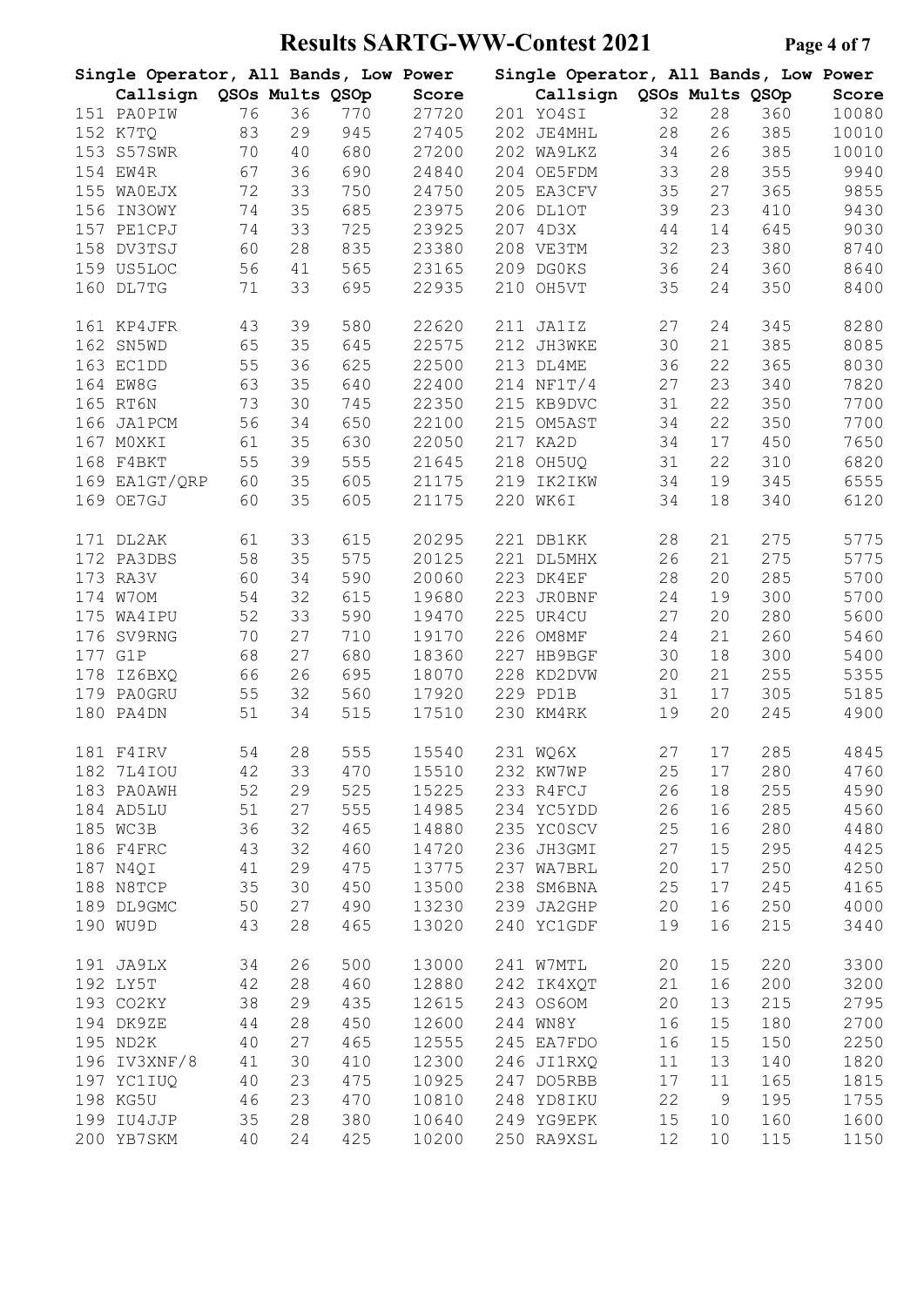# **Results SARTG-WW-Contest 2021 Page 5 of 7**

|     | Single Operator, All Bands, Low Power |               |                 |      |        |    | Single Operator 20m |     |                 |      |        |
|-----|---------------------------------------|---------------|-----------------|------|--------|----|---------------------|-----|-----------------|------|--------|
|     | Callsign                              |               | QSOs Mults QSOp |      | Score  |    | Callsign            |     | QSOs Mults QSOp |      | Score  |
|     | 250 YB3HQM                            | 16            | 10              | 115  | 1150   |    | 1 HG5D              | 503 | 82              | 6030 | 494460 |
| 252 | SP9GMI                                | 11            | 9               | 120  | 1080   |    | 2 OG66X             | 459 | 79              | 5495 | 434105 |
| 253 | JA7ZP                                 | $\mathcal{G}$ | 8               | 120  | 960    | 3  | YO9HP               | 363 | 78              | 4255 | 331890 |
|     |                                       |               |                 |      |        |    |                     |     |                 |      |        |
| 254 | JI4WHS                                | 9             | 9               | 95   | 855    | 4  | YL2CI               | 388 | 66              | 4535 | 299310 |
| 255 | E73AA                                 | 14            | 6               | 140  | 840    |    | 5 UA6CE             | 354 | 72              | 3890 | 280080 |
| 255 | W7JHR                                 | $\mathcal{G}$ | 8               | 105  | 840    |    | 6 UA0SR             | 233 | 67              | 3245 | 217415 |
| 257 | JG1SWV                                | 7             | 8               | 100  | 800    | 7  | IT9VCE              | 326 | 62              | 3500 | 217000 |
| 258 | DM2DLG/LH                             | 9             | 8               | 95   | 760    | 8  | OH8KVY              | 304 | 58              | 3320 | 192560 |
| 259 | IV3HAX                                | 10            | 7               | 90   | 630    | 9  | EA1B                | 265 | 64              | 2910 | 186240 |
|     | JH7UJU                                |               | 7               |      |        |    |                     | 276 |                 | 2985 | 179100 |
| 260 |                                       | 6             |                 | 85   | 595    | 10 | <b>UZ1WW</b>        |     | 60              |      |        |
|     | 261 R8QAN                             | 6             | 5               | 80   | 400    |    | 11 W9ILY            | 225 | 57              | 2965 | 169005 |
|     | 262 BG5BAA                            | 5             | 5               | 70   | 350    |    | 12 UC6N             | 259 | 60              | 2780 | 166800 |
|     | 263 YU3AWA                            | 4             | 5               | 45   | 225    |    | 13 EA4FME           | 277 | 54              | 2960 | 159840 |
|     | 264 WA4GUD                            | 4             | 4               | 50   | 200    |    | 14 NB2P             | 192 | 58              | 2470 | 143260 |
| 265 | <b>JE1ILP</b>                         | $\mathbf 1$   | $\overline{2}$  | 5    | 10     | 15 | <b>WOMB</b>         | 197 | 53              | 2415 | 127995 |
|     |                                       |               |                 |      |        | 16 | LY2PAD              | 222 | 51              | 2390 | 121890 |
|     |                                       |               |                 |      |        |    |                     |     |                 |      |        |
|     |                                       |               |                 |      |        | 17 | IK5AMB              | 205 | 51              | 2365 | 120615 |
|     | Single Operator 80m                   |               |                 |      |        | 18 | IK2FTB              | 195 | 51              | 2120 | 108120 |
|     | Callsign                              |               | QSOs Mults QSOp |      | Score  | 19 | TI2YO               | 172 | 50              | 2085 | 104250 |
|     | 1 GWOA                                | 94            | 33              | 965  | 31845  | 20 | UT5EOX              | 190 | 51              | 2030 | 103530 |
| 2   | DK7ZT                                 | 18            | 15              | 190  | 2850   |    |                     |     |                 |      |        |
|     | 3 SP6IHE                              | 10            | 8               | 100  | 800    |    | 21 W4LC             | 155 | 51              | 1965 | 100215 |
|     |                                       |               |                 |      |        |    |                     |     |                 |      |        |
|     |                                       |               |                 |      |        | 22 | JH7RTQ              | 128 | 50              | 1805 | 90250  |
|     |                                       |               |                 |      |        | 23 | UA9D                | 126 | 41              | 1870 | 76670  |
|     | Single Operator 40m                   |               |                 |      |        |    | 24 HAOMS            | 151 | 47              | 1595 | 74965  |
|     | Callsign                              |               | QSOs Mults QSOp |      | Score  |    | 25 LC9S             | 158 | 39              | 1685 | 65715  |
|     | 1 I4JED                               | 320           | 64              | 3480 | 222720 | 26 | IU4CSS              | 137 | 39              | 1485 | 57915  |
| 2   | OG4W                                  | 301           | 61              | 3175 | 193675 | 27 | DH6BH               | 114 | 44              | 1305 | 57420  |
| 3   | S51CK                                 | 304           | 54              | 3280 | 177120 | 28 | MWOCRI              | 116 | 40              | 1270 | 50800  |
|     |                                       |               |                 |      |        |    |                     |     |                 |      |        |
|     | 4 HF6C                                | 242           | 43              | 2480 | 106640 |    | 29 KF6RY            | 127 | 31              | 1395 | 43245  |
| 5.  | G4SJX                                 | 167           | 43              | 1760 | 75680  | 30 | SV3FUP              | 110 | 35              | 1170 | 40950  |
| 6.  | RA6GW                                 | 141           | 42              | 1460 | 61320  |    |                     |     |                 |      |        |
| 7   | <b>SP3EMA</b>                         | 147           | 38              | 1490 | 56620  |    | 31 OZ/DJ5LA         | 87  | 40              | 985  | 39400  |
|     | 8 YO2IS                               | 122           | 37              | 1230 | 45510  |    | 32 PAOFVH           | 94  | 38              | 1015 | 38570  |
|     | 9 OK7V                                | 150           | 30              | 1495 | 44850  |    | 33 PI4VPO           | 102 | 34              | 1040 | 35360  |
|     |                                       |               |                 |      |        |    |                     |     |                 |      |        |
|     | 10 EW6DM                              | 100           | 31              | 1010 | 31310  |    | 34 KOTC             | 84  | 35              | 1000 | 35000  |
|     |                                       |               |                 |      |        |    | 35 YL9T             | 83  | 35              | 880  | 30800  |
|     | 11 IU5ICR                             | 107           | 28              | 1040 | 29120  |    | 36 VU2DED           | 70  | 29              | 1030 | 29870  |
|     | 12 OK1HBP                             | 63            | 28              | 630  | 17640  |    | 37 OK5NW            | 85  | 33              | 895  | 29535  |
|     | 13 LA9TY                              | 86            | 20              | 860  | 17200  |    | 38 PE1NYQ           | 80  | 34              | 865  | 29410  |
|     | 14 UR5EPM                             | 50            | 30              | 495  | 14850  |    | 39 IK7RVY           | 96  | 31              | 945  | 29295  |
|     | 15 R7LY                               | 60            | 21              | 580  | 12180  |    | 40 W4UK             | 72  | 34              | 840  | 28560  |
|     |                                       |               |                 |      |        |    |                     |     |                 |      |        |
|     | 16 S52W                               | 50            | 18              | 495  | 8910   |    |                     |     |                 |      |        |
|     | 17 DL2KWA                             | 50            | 17              | 480  | 8160   |    | 41 F1IWH            | 77  | 34              | 810  | 27540  |
|     | 18 EA1TL                              | 25            | 18              | 295  | 5310   |    | 42 AA5H             | 67  | 35              | 740  | 25900  |
|     | 19 PY2KJ                              | 22            | 16              | 325  | 5200   |    | 43 JA9CCG           | 59  | 29              | 880  | 25520  |
|     | 20 PE2K                               | 27            | 14              | 270  | 3780   |    | 44 IW2CXJ           | 82  | 30              | 845  | 25350  |
|     |                                       |               |                 |      |        |    | 45 K8MU             | 64  | 33              | 765  | 25245  |
|     | 21 JR4VEV                             | 15            | 13              | 185  | 2405   |    | 46 PA2W             | 69  | 32              | 775  | 24800  |
|     |                                       |               |                 |      |        |    |                     |     |                 |      |        |
|     | 22 YT9WW                              | 21            | 11              | 210  | 2310   |    | 47 CO2GL            | 62  | 32              | 720  | 23040  |
|     | 23 WA8YZB                             | 12            | $\,8\,$         | 125  | 1000   |    | 48 2E0INN           | 80  | 28              | 810  | 22680  |
|     | 24 OK2SWD                             | $\mathsf 9$   | 9               | 90   | 810    |    | 49 GOORH            | 72  | 30              | 755  | 22650  |
| 25  | 7C7B                                  | 13            | 7               | 105  | 735    |    | 50 YO7LYM           | 78  | 27              | 805  | 21735  |
|     | 26 Z39A                               | 8             | 7               | 80   | 560    |    |                     |     |                 |      |        |
| 27  | JA8UON                                | 7             |                 | 75   | 300    |    |                     |     |                 |      |        |
|     |                                       |               | 4               |      |        |    |                     |     |                 |      |        |
|     | 28 HB9GKM                             | 3             | 3               | 30   | 90     |    |                     |     |                 |      |        |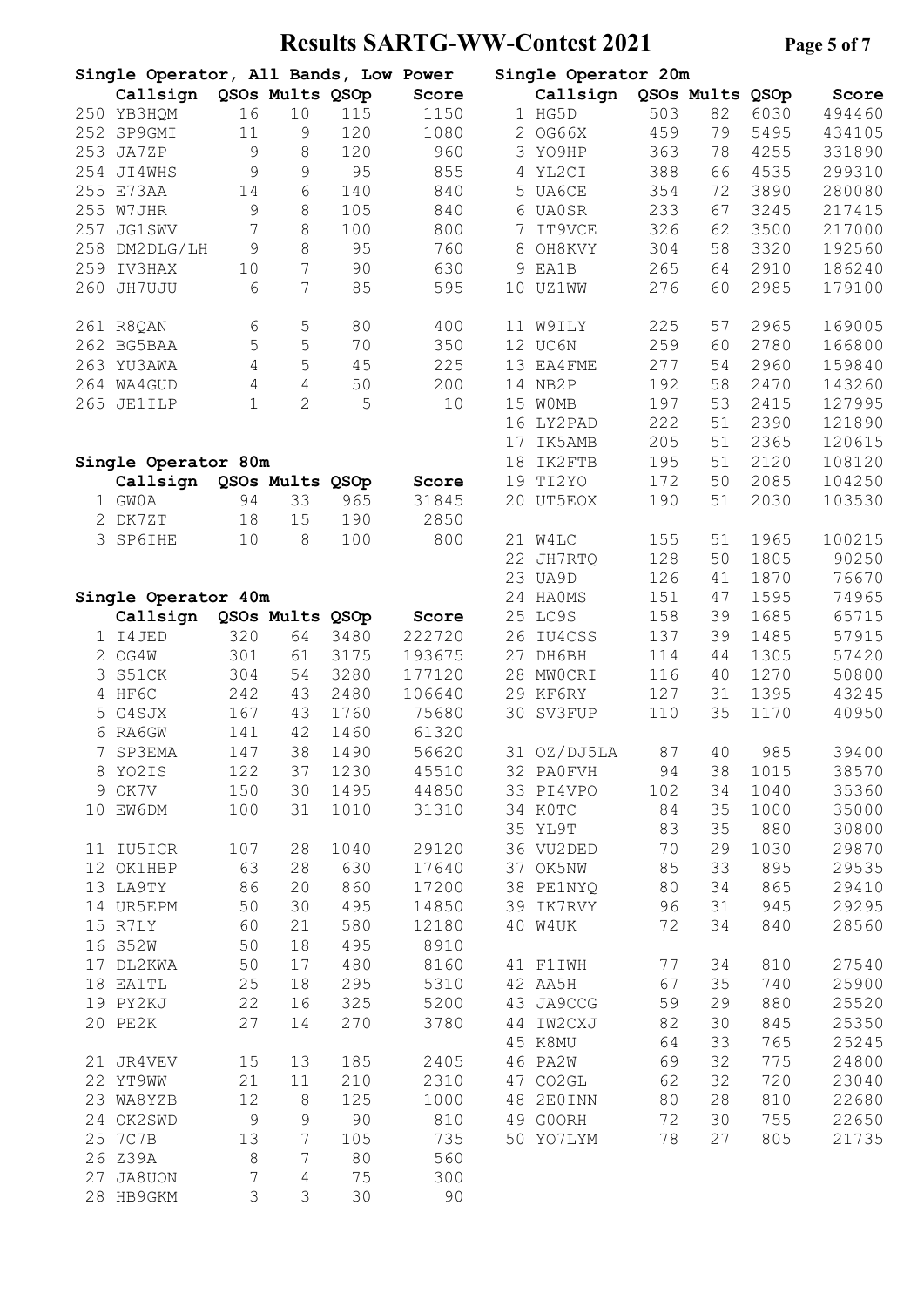# **Results SARTG-WW-Contest 2021 Pag**

|    | Single Operator 20m |             |                 |     |       | Single Operator 15m                        |
|----|---------------------|-------------|-----------------|-----|-------|--------------------------------------------|
|    | Callsign            |             | QSOs Mults QSOp |     | Score | QSOs Mults QSOp<br>Callsign<br>Score       |
|    | 51 RA8AI            | 57          | 26              | 820 | 21320 | 1 JF1RYU<br>24<br>14<br>270<br>3780        |
|    | 52 K6HGF            | 67          | 26              | 725 | 18850 | 17<br>215<br>2795<br>2 YD4SIZ<br>13        |
| 53 | AD4EB               | 52          | 29              | 645 | 18705 | 3 YO9BCM<br>190<br>2470<br>16<br>13        |
|    | 54 MOTOR            | 53          | 32              | 580 | 18560 | 4 VK4FJ<br>13<br>$8\,$<br>170<br>1360      |
| 55 | JA7LLL              | 44          | 28              | 635 | 17780 | 145<br>1305<br>5 YB9UA<br>14<br>9          |
|    | 56 LU3DX            | 43          | 27              | 640 | 17280 | 8<br>115<br>920<br>6 PY2KO<br>$8\,$        |
| 57 | SD1A                | 57          | 28              | 600 | 16800 |                                            |
| 58 | PD8DX               | 56          | 27              | 615 | 16605 |                                            |
|    |                     |             |                 |     |       |                                            |
|    | 59 YL2LW            | 65          | 21              | 665 | 13965 |                                            |
| 60 | PA3DVA              | 55          | 24              | 560 | 13440 |                                            |
|    | 61 N5SMQ            | 35          | 26              | 415 | 10790 | Multi operator                             |
|    | 62 KP4JRS           | 36          | 24              | 420 | 10080 | Callsign<br>QSOs Mults QSOp<br>Score       |
| 63 | DL1OT               | 39          | 23              | 410 | 9430  | 1 DP7D<br>618<br>188<br>7300<br>1372400    |
|    | 64 DL4HCF           | 44          | 20              | 445 | 8900  | 2 9A7T<br>5170<br>816860<br>457<br>158     |
|    | 65 KA2AEY           | 29          | 22              | 380 | 8360  | 3<br>SB7A<br>340<br>94<br>3455<br>324770   |
|    | 66 NK5G             | 30          | 23              | 335 | 7705  | 4 4A2MAX<br>122<br>48<br>1305<br>62640     |
| 67 | M0GUO               | 35          | 18              | 360 | 6480  | 5 VE3FJB<br>110<br>38<br>1575<br>59850     |
|    | 68 CO2VE            | 30          | 18              | 350 | 6300  |                                            |
| 69 | <b>JG1LHB</b>       | 25          | 16              | 365 | 5840  |                                            |
|    | 70 R3IBT            | 35          | 17              | 340 | 5780  |                                            |
|    |                     |             |                 |     |       |                                            |
|    | 71 PE1LDS           | 27          | 20              | 275 | 5500  | <b>SWL</b>                                 |
|    | 72 TA4RC            | 23          | 16              | 340 | 5440  | Callsign<br>QSOs Mults QSOp<br>Score       |
|    | 73 PDOLMZ           | 26          | 17              | 270 | 4590  | 1 R3D-002-KG 298<br>112<br>3155<br>353360  |
|    | 74 K4RVA/0          | 30          | 14              | 300 | 4200  | 2 HA1-0013<br>52<br>31<br>520<br>17680     |
|    | 75 OH3EIT           | 22          | 17              | 240 | 4080  | 3 OK2-9329<br>34<br>25<br>330<br>8250      |
|    | 76 YL3IR            | 19          | 20              | 200 | 4000  |                                            |
| 77 | <b>WOAG</b>         | 24          | 16              | 250 | 4000  |                                            |
| 78 | PA3CXB              | 28          | 14              | 280 | 3920  |                                            |
|    | 79 OS7ET            | 18          | 16              | 225 | 3600  |                                            |
| 80 |                     |             | 13              | 230 | 2990  |                                            |
|    | JA2JNC/1            | 21          |                 |     |       |                                            |
|    | 81 WV5Y             | 14          | 13              | 160 | 2080  | Checklog                                   |
|    | 82 JP3UBR           | 13          | 11              | 185 | 2035  | 3D2AG<br>AB5XM<br>DL3FBB<br>E77EA<br>F6AGM |
|    | 83 UB4FFB           | 14          | 10              | 145 | 1450  | G9D<br>HA1DAE IV3KKW<br>K2ZW<br>HAOGK      |
|    | 84 JM8FEI           | 17          | 8               | 175 | 1400  | LY6A<br>OK2SG<br>RZ9A<br>LZ1YF<br>PA3DZM   |
|    | 85 JA1QIF           | 9           | 9               | 125 | 1125  | <b>US3EW</b><br>YO3LW<br>SK4RY             |
|    | 86 JF1TEU           | 9           | 7               | 130 | 910   |                                            |
|    | 87 JA3JM            | 8           | 7               | 110 | 770   |                                            |
|    | 88 K7ILO            | 9           | 8               | 90  | 720   |                                            |
|    | 89 KK7A             | 11          | 6               | 110 | 660   |                                            |
|    | 90 YO4AAC           | 9           | 6               | 90  | 540   |                                            |
|    |                     |             |                 |     |       |                                            |
|    | 91 JS6UEY           | 8           | 5               | 90  | 450   |                                            |
|    | 92 JS6UGC           | 7           | $\overline{4}$  | 100 | 400   |                                            |
|    | 93 BG5BAA           | 5           | 5               | 70  | 350   |                                            |
|    | 94 UT4UBZ/P         | 6           | 5               | 65  | 325   |                                            |
|    | 95 WA4GUD           | 4           | 4               | 50  | 200   |                                            |
|    | 96 K6ZP             | 3           | 3               | 45  | 135   |                                            |
|    | 97 JA1EPJ           | 3           | 3               | 25  | 75    |                                            |
|    | 98 VK3YV            | $\mathbf 1$ | $1\,$           | 15  | 15    |                                            |
|    | 99 R7MT             | $\mathbf 1$ | $1\,$           | 10  | 10    |                                            |
|    | 99 IU1DUB/MM        | 1           | $\mathbf 1$     | 10  | 10    |                                            |
|    |                     |             |                 |     |       |                                            |